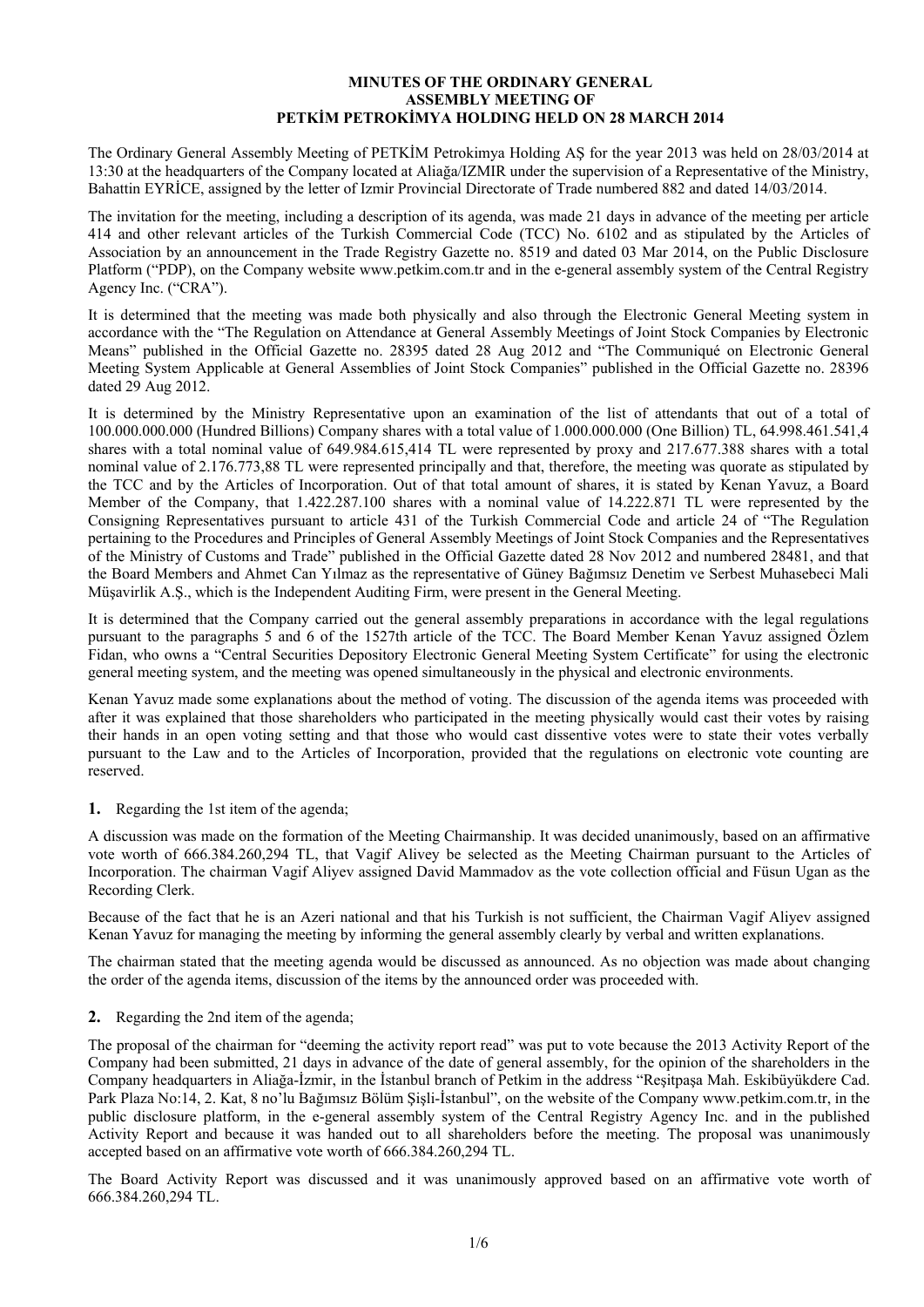**3.** Regarding the 3rd item of the agenda;

The Auditor's Report drawn up by Güney Bağımsız Denetim ve Serbest Muhasebeci Mali Müşavirlik A.Ş. (A member firm of Ernst & Young Global Limited), which was selected as the auditor of the Company for the 2013 activity period, was read aloud to the General Assembly in the 2013 General Assembly.

**4.** Regarding the 4th item of the agenda;

Pursuant to article 437 of the TCC, the 2013 financial statements of the Company, which were submitted 21 days in advance of the date of general assembly for the opinion of the shareholders in the Company headquarters in Aliağa-İzmir, in the İstanbul branch of Petkim in the address "Reşitpaşa Mah. Eskibüyükdere Cad. Park Plaza No:14, 2. Kat, 8 no'lu Bağımsız Bölüm Şişli-İstanbul", on the website of the Company www.petkim.com.tr, in the public disclosure platform, in the e-general assembly system of the Central Registry Agency Inc. and in the published Activity Report books, were read aloud by Füsun Ugan, discussed and submitted for the approval of the General Assembly. It was decided unanimously, based on an affirmative vote worth of 666.384.260,294 TL, that the 2013 activity period balance sheets, profit and loss calculations be approved.

**5.** Regarding the 5th item of the agenda;

The issue of releasing the Board Chairman and the board members regarding the 2013 accounts and activities was discussed. A vote was taken on the issue of releasing the Board Chairman and the board members regarding the 2013 accounts and activities of the Company. The Board members did not, in the voting of their releasement, use their voting rights that arise from the shares they have. As a result of this voting, it was decided unanimously, based on an affirmative vote worth of 666.384.260,294 TL, that the Board Chairman and the board members be separately released regarding the 2013 accounts and activities of the Company.

**6.** Regarding the 6th item of the agenda;

As it was announced, 21 days in advance of the date of general assembly, to the shareholders in the Company headquarters in Aliağa-İzmir, in the İstanbul branch of Petkim in the address "Reşitpaşa Mah. Eskibüyükdere Cad. Park Plaza No:14, 2. Kat, 8 no'lu Bağımsız Bölüm Şişli-İstanbul", on the website of the Company www.petkim.com.tr, in the public disclosure platform, in the e-general assembly system of the Central Registry Agency Inc. and in the published Activity Report books, the "Dividend Policy", which is included in the General Assembly Information Document re-drawn up within the scope of the Dividend Communiqué no. (II-19.1) of the Capital Market Board, was read aloud by Füsun Ugan, the Recording Clerk, and submitted for the approval of the General Assembly. As a result of this voting, it was decided unanimously, based on an affirmative vote worth of 666.384.260,294 TL, that the "Dividend Policy", re-organized as shown below, be approved.

## **Dividend Policy**

Based on the decision no. 3/10 of our Board of Directors dated 25 Feb 2014, the Dividend Policy of our company for 2013 and the following years has been ascertained as given below:

The dividend policy is governed in articles 37, 38 and 39 of the Company's Articles of Incorporation entitled "Determination of Profit", "Legal Reserve" and "Profit Payment Date and Method" in accordance with the relevant provisions of the Turkish Commercial Code and of the Capital Market Law.

- In this frame, as the dividend policy of 2013 and the following years, the Company has adopted it as a principle to distribute maximum amount of dividend to its shareholders taking into account the Company's middle and long term strategies, investment and financial plans, the market conditions and the developments of economy.
- The Company is entitled to distribute dividends in accordance with article 37 of its Articles of Incorporation.
- Pursuant to the relevant communiqués and in accordance with the relevant provisions of the Turkish Commercial Code and of the Capital Market Law, in the case a distributable profit accrues, the decision to be taken by the Board of Directors for distributing dividends in the form of cash and/or shares and/or dividend installments, on the condition of not being less than 50% of the annual distributable profit of the Company, shall be submitted for the approval of the General Assembly and the distribution shall be completed in legal terms.
- According to the Articles of Incorporation, an amount to be ascertained by the General Assembly, provided that this amount shall not exceed 0.1% of the distributable profit remaining after the distribution of the first dividends, shall be distributed as dividend to the Board members.
- A policy consistent between the interests of the shareholders and the company interest shall be followed in the implementation of the dividend policy.
- The date when dividends shall be given to the shareholders shall be decided upon by the General Assembly upon a proposal of the Board. Dividend payments shall be carried out in the relevant legal term. The relevant legislations, communiqués and regulations of the Capital Market Board shall be complied with in the case of other distribution methods.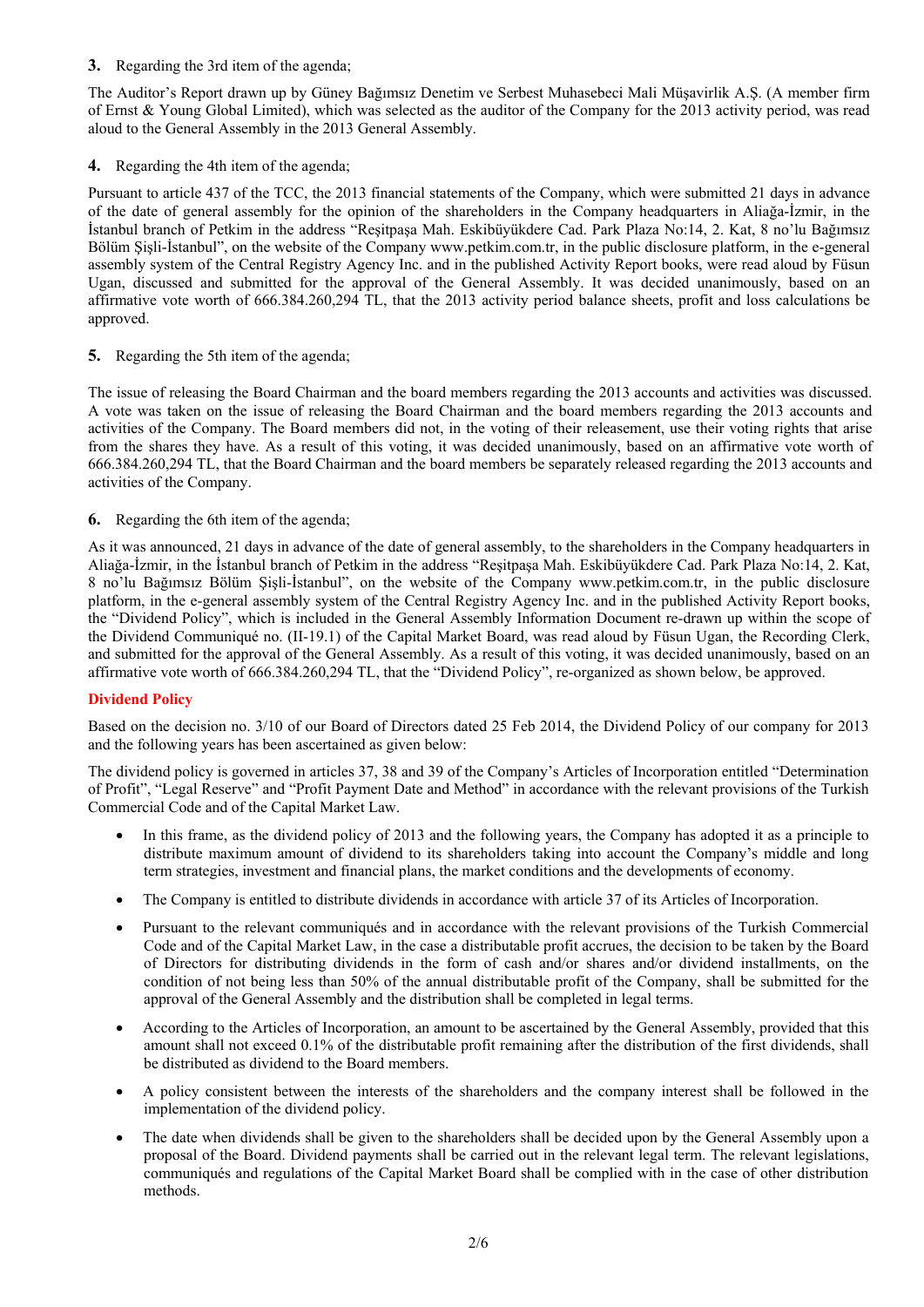- It may not be possible to distribute dividends in the case the calculated "net distributable term profit" remains below 5% of the issued capital.
- In the case a dividend distribution is not made, the Board of Directors shall inform, in the General Assembly, the shareholders about why distribution of dividends shall not be carried and how the undistributed profit shall be used.
- **7.** Regarding the 7th item of the agenda;

The discussion of the Board's proposal regarding the distribution of the 2013 profit was proceeded with as it was announced, 21 days in advance of the date of general assembly, to the shareholders in the Company headquarters in Aliağa-İzmir, in the İstanbul branch of Petkim in the address "Reşitpaşa Mah. Eskibüyükdere Cad. Park Plaza No:14, 2. Kat, 8 no'lu Bağımsız Bölüm Şişli-İstanbul", on the website of the Company www.petkim.com.tr, in the public disclosure platform, in the published Activity Report books and in the e-general assembly system of the Central Registry Agency Inc.pursuant to article 437 of the TCC.

According to our financial statements dated 31 Dec 2013 drawn up by our Company in accordance with the International Financial Reporting Standards and audited by Güney Bağımsız Denetim ve Serbest Muhasebeci Mali Müşavirlik A.Ş. (A member firm of Ernst & Young Global Limited), a Net Period Profit of 48.896.680 TL was gained and it was decided unanimously by the Board decision based on an affirmative vote of 666.384.260,294 TL taken as a result of the voting that was made upon the proposal of the Board regarding dividend distribution that;

A total of 47.000.000 TL out of the current period profit calculated in accordance with the communiqués of the Capital Market Board shall be distributed to the shareholders as dividend as this amount shall be met from two sources as shown below;

44.400.000 TL from the Net Period Profit Calculated from the Legal Records, and 2.600.000 TL from the Extraordinary Reserves Planned to be Distributed,

thus;

- Cash dividend in the rate of 4.70% by gross=net 0,047 kr for each share certificate with a nominal value of 1,00 kr shall be paid to our shareholders which are full fledged tax payer organizations and those limited tax payer shareholders which obtain dividends through a business or permanent representative in Turkey, and

- Cash dividend in the rate of 4.70% by gross 0,047 kr and 0,03995 kr for each share certificate with a nominal value of 1,00 kr shall be paid to our other shareholders,

**2013 DIVIDEND DISTRIBUTION TABLE (TL)** 

and that the dividend distribution shall begin on 01 Jul 2014.

| OF PETKIM PETROKIMYA HOLDING ANONIM ŞİRKETİ                                                                                         |                                        |                                           |
|-------------------------------------------------------------------------------------------------------------------------------------|----------------------------------------|-------------------------------------------|
|                                                                                                                                     | As per Capital<br><b>Markets Board</b> | <b>As per Statutory</b><br><b>Records</b> |
| <b>DISTRIBUTION OF THE PERIOD PROFIT</b>                                                                                            |                                        |                                           |
| 1) Paid / Issued Capital                                                                                                            | 1,000,000,000                          | 1,000,000,000                             |
| 2) Total legal reserves (as per statutory records)                                                                                  | 3.653.927,92                           | 3.653.927,92                              |
| Information regarding any privilege, if applicable, regarding<br>dividend distribution pursuant to the Articles of<br>Incorporation |                                        |                                           |
| 3) Profit for the period                                                                                                            | 53.508.620,00                          | 88.855.446,62                             |
| 4) Taxes $*$                                                                                                                        | 4.611.940,00                           |                                           |
| 5) NET PROFIT                                                                                                                       | 48.896.680,00                          | 88.855.446,62                             |
| 6) Prior years' losses                                                                                                              |                                        |                                           |
| 7) First series of legal reserve fund                                                                                               | 4.442.772,34                           | 4.442.772,34                              |
| 8) NET DISTRIBUTABLE PROFIT FOR THE PERIOD                                                                                          | 44.453.907,66                          | 84.412.674,28                             |
| 9) Grants made during the year                                                                                                      | 6.646.481,68                           | 6.646.481,68                              |
| 10) NET DISTRIBUTABLE PROFIT INCLUDING                                                                                              |                                        |                                           |
| <b>GRANTS, AS THE FIRST LEVEL DIVIDEND BASE</b>                                                                                     | 51.100.389,34                          | 91.059.155,96                             |
| 11) First level dividend to shareholders                                                                                            | 44.400.000,00                          |                                           |
| - Cash                                                                                                                              | 44.400.000,00                          |                                           |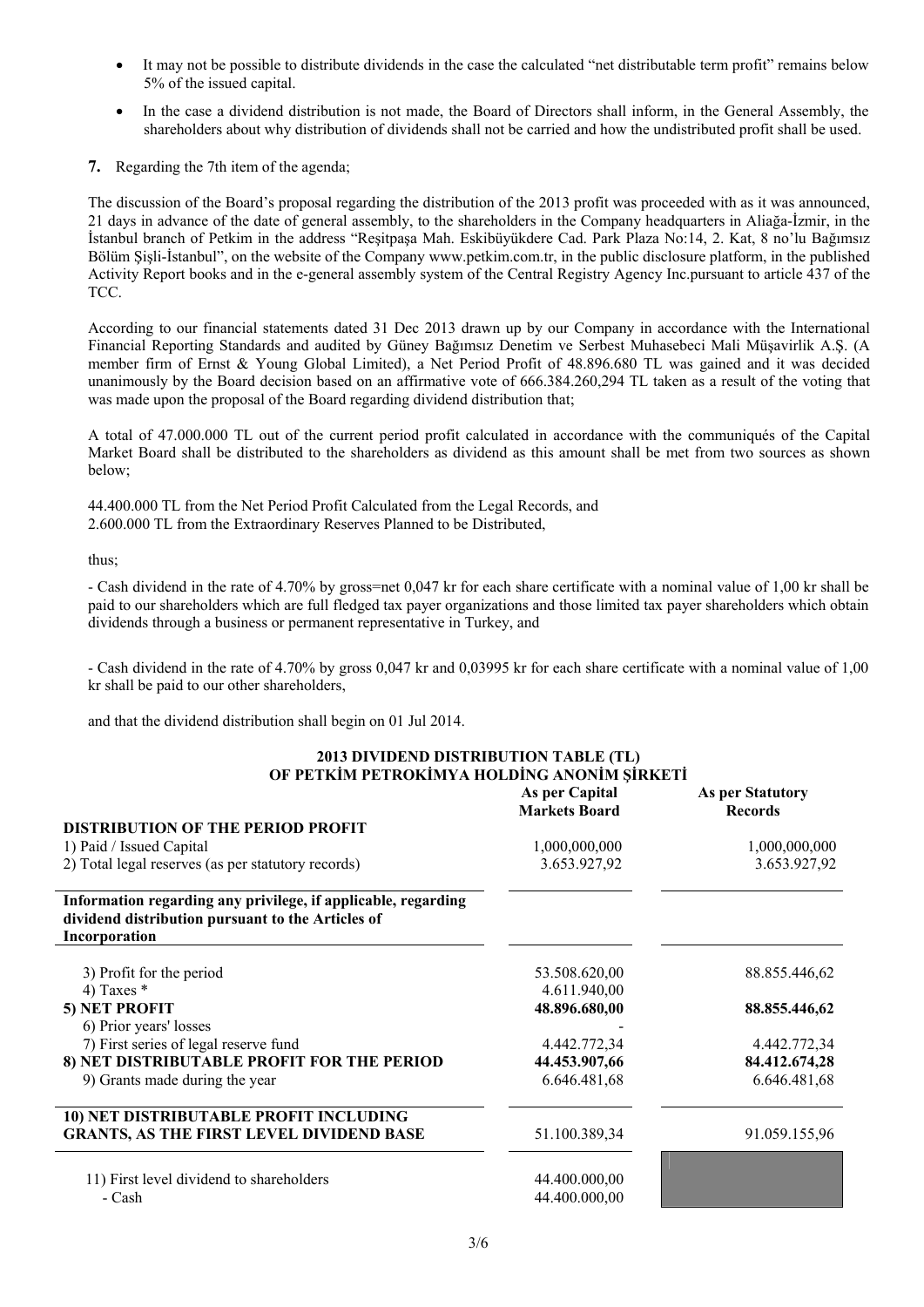| - Gratis                                                  |              |               |
|-----------------------------------------------------------|--------------|---------------|
| 12) Dividends distributed to preferred shareholders       |              |               |
| 13) Dividends distributed to members of the Board of      |              |               |
| Directors, employees, etc.                                |              |               |
|                                                           |              |               |
| 14) Dividends distributed to holders of usufruct right    |              |               |
| certificates                                              |              |               |
| 15) Second dividend to shareholders                       |              |               |
| 16) Second series of legal reserve fund                   | 260.000,00   |               |
| 17) Status reserves                                       |              |               |
| 18) Special reserves                                      |              |               |
| 19) EXTRAORDINARY RESERVES                                | 53.907,66    | 40.012.674,28 |
|                                                           |              |               |
| 20) Other Sources Planned For Distribution                |              |               |
| - Prior years' income                                     |              |               |
| - Extraordinary reserves                                  | 2.600.000,00 |               |
| - Other distributable reserves as per the legislation and |              |               |
| Articles of Incorporation                                 |              |               |
|                                                           |              |               |
| Earnings Per Share (Krş)                                  | 0,0489       |               |
|                                                           |              |               |
|                                                           |              |               |
| Dividend Per Share (Krs) (Gross)                          | 0,0470       |               |

## **INFO ON THE RATE OF THE DISTRIBUTED DIVIDENDS**

|       | Info on dividend per sahre        |                 |                               |                                                  |
|-------|-----------------------------------|-----------------|-------------------------------|--------------------------------------------------|
|       | Group                             | Total amount of |                               | Dividend corresponding to each share certificate |
|       |                                   | dividend TL     | with a nominal value of 1 Krs |                                                  |
|       |                                   |                 | Amount Krs                    | Rate %                                           |
|       | A                                 |                 |                               |                                                  |
|       | Socar Turkey Petrokimya A.S.      | 5.170.000,00    | 0.047000                      | 4,70                                             |
|       | Socar İzmir Petrokimya A.Ş        | 4.851.137,01    | 0,047000                      | 4,70                                             |
|       | Other (Open to Public)            | 18.178.862,99   | 0,047000                      | 4,70                                             |
| GROSS | B<br>Socar Turkey Petrokimya A.S. | 18.800.000,00   | 0,047000                      | 4,70                                             |
|       | $\mathcal{C}$                     |                 |                               |                                                  |
|       | Privatization administration      | 0,00            | 0.047000                      | 4,70                                             |
|       | Total:                            | 47.000.000.00   |                               |                                                  |

| NET | A<br>Socar Turkey Petrokimya A.Ş.<br>Socar İzmir Petrokimya A.Ş<br>Other (Open to Public) $(*)$<br>B<br>Socar Turkey Petrokimya A.S. | 5.170.000,00<br>4.851.137,01<br>15.452.033,54<br>18.800.000,00 | 0,047000<br>0,047000<br>0,039950<br>0.047000 | 4,700<br>4,700<br>3,995<br>4,700 |
|-----|--------------------------------------------------------------------------------------------------------------------------------------|----------------------------------------------------------------|----------------------------------------------|----------------------------------|
|     | Privatization administration<br>Total:                                                                                               | 0.00<br>44.273.170,55                                          | 0,039950                                     | 3,995                            |

# **RATIO OF THE DISTRIBUTED DIVIDEND TO THE NET DISTRIBUTABLE PERIOD PROFIT INCLUDING GRANTS**

| Amount of dividend distributed to the shareholders | Ratio of the dividend distributed to the shareholders to the |
|----------------------------------------------------|--------------------------------------------------------------|
|                                                    | net distributable period profit including grants %           |
| 47 000 000                                         | 91.98                                                        |

(\*)15% withholding was applied when net profit share account was made assuming that all of the public shares consisted of full fledged taxpayers. This withholding may be changed depending on the information to be obtained from the Central Securities Depository as of the date of distribution.

**8.** Regarding the 8th item of the agenda;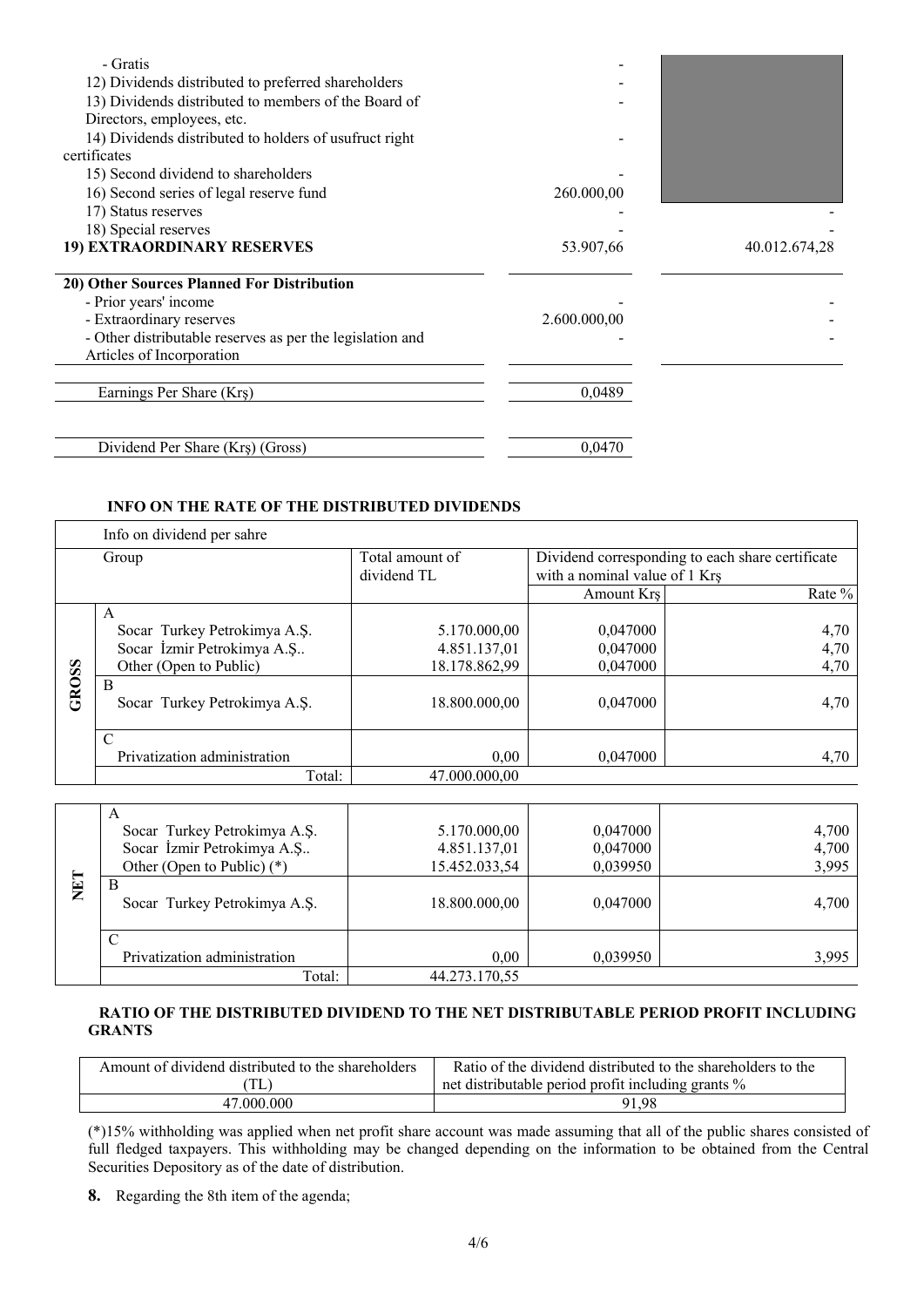It was decided unanimously based on an affirmation vote worth of 666.384.260,294 TL that a monthly gross 15.000 TL be paid to each of the Board members.

**9.** Regarding the 9th item of the agenda;

The issue of auditor selection per the TCC was discussed. Based on the "Decree Regarding the Determination of the Companies Which Will Be Subject to Independent Auditing" published by the Council of Ministers in the Official Gazette dated 23 Jan 2013, the selection, for auditing of the accounts of 2014, of Güney Bağımsız Denetim ve Serbest Muhasebeci Mali Müşavirlik A.Ş. (A member firm of Ernst & Young Global Limited) for one (1) year by the Board decision no. 3-9 dated 25 Feb 2014 by taking the recommendation of the Committee Responsible for Auditing in accordance with the Turkish Commercial Code and the Capital Market Board Legislation was submitted for the approval of the General Assembly. As a result of this voting, it was decided based on a majority vote worth of 665.808.297,294 TL against a dissentive vote worth of 575.963 TL that Güney Bağımsız Denetim ve Serbest Muhasebeci Mali Müşavirlik A.Ş. (A member firm of Ernst & Young Global Limited) be selected as the auditor for one (1) year.

### **10.** Regarding the 10th item of the agenda;

Based on the "Communiqué on Independent Auditing in the Capital Market" no. 22 Series:X published by the Capital Market Board and in accordance with the Board decision dated 25 Feb 2014 and with the opinion of the Committee Responsible for Auditing, the selection, for auditing of our Company's financial statements of 2014, of Güney Bağımsız Denetim ve Serbest Muhasebeci Mali Müşavirlik A.Ş. was submitted for the approval of the General Assembly. As a result of this voting, it was decided unanimously based on an affirmative vote worth of 666.384.260,294 TL that Güney Bağımsız Denetim ve Serbest Muhasebeci Mali Müşavirlik A.Ş. (A member firm of Ernst & Young Global Limited) be selected for auditing of our Company's financial statements of 2014.

### **11.** Regarding the 11th item of the agenda;

The "Information Policy", which is included in the General Assembly Information Document revised within the scope of the "Communiqué on Public Disclosure of Material Events" no. (II-15.1) of the Capital Market Board, was read aloud by Füsun Ugan, the Recording Clerk, and submitted for the approval of the General Assembly. It was stated that this item was not subject to voting and that there was an article on such information in the regulations by the Capital Market Board.

### **12.** Regarding the 12th item of the agenda;

The shareholders were informed of the fact that the Company made a total grant of 6.646.481,68 TL in 2013.

### **13.** Regarding the 13th item of the agenda;

The issue of an upper limit for grants and contributions to be made by the Company in 2013 pursuant to article 19/5 of the Capital Market Board was discussed. The proposal of the Board of Directors for an upper limit of 500.000 TL for the year 2014 was submitted for the approval of the General Assembly. As a result of this voting, it was decided based on a majority vote of 660.222.749,294 TL against dissentive vote worth of 6.161.51 TL that the upper limit of grants and contributions in 2014 be ascertained as 500.000 TL, provided that this limit shall not exceed any amount that might be determined in the future by the Capital Market Board.

### **14.** Regarding the 14th item of the agenda;

The General Assembly was informed of the fact that those shareholders who have the management control, the board members, those managers who have executive duties and their spouses and their blood relatives up to the second degree and relatives by marriage have not carried out any transaction which would cause a conflict of interest with the Company partners and subsidiaries and/or any transaction, in their own names or in the name of others, which is in the scope of a business covered by any such partner or subsidiary, or entered into a different partnership with the same type of business in the capacity of a partner with an unlimited liability as stipulated in the clause (1.3.6) of "Corporate Governance Principles" which is annex to Corporate Governance Communiqué of the Capital Markets Board with number (II-17.1),

### **15.** Regarding the 15th item of the agenda;

The issue of allowing the Board members to carry out the transactions stated in articles 395 and 396 of the TCC was discussed and submitted for the approval of the General Assembly. As a result of this voting, it was decided based on a majority vote worth of 665.808.297,294 TL against a dissentive vote worth of 575.963 TL that the Board members be allowed to carry out the stated transactions.